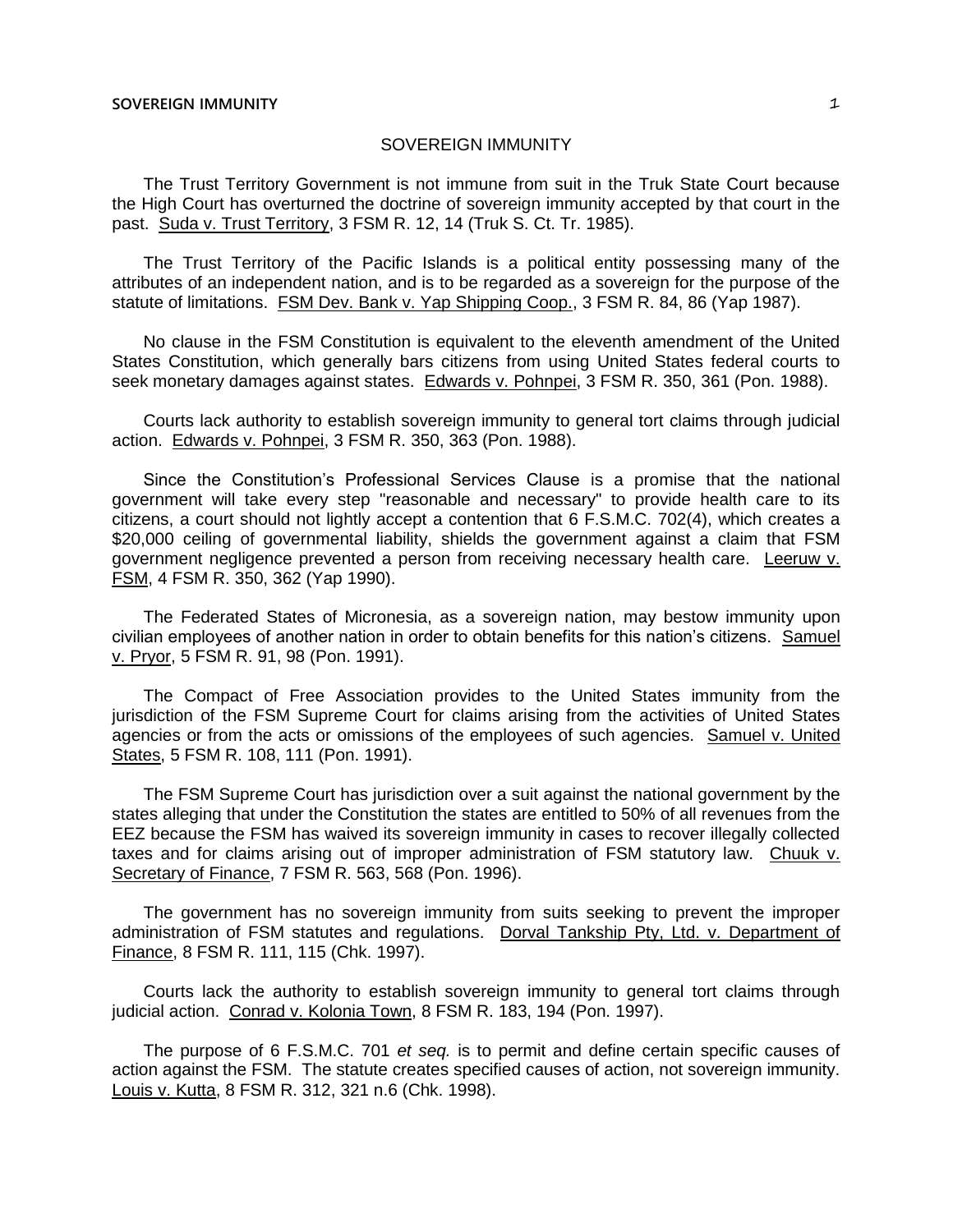Creation of a doctrine of sovereign immunity of the FSM from garnishment should be left to the specific, unambiguous, and explicit action of Congress. The court will not create such a doctrine by judicial action. Louis v. Kutta, 8 FSM R. 312, 321 (Chk. 1998).

The question of proper service is different from the question of the validity of an immunity defense. The issue of sovereign immunity does not involve a jurisdictional defect in the same sense as does improper service of process. Rather, the sovereign immunity defense technically comes into consideration only after jurisdiction is acquired and simply provides a ground for relinquishing jurisdiction previously acquired. Kosrae v. M/V Voea Lomipeau, 9 FSM R. 366, 372 n.2 (Kos. 2000).

The determination of whether Tonga and its agents are immune from suit is a decision that is better made by the FSM government's executive branch because the FSM Constitution expressly delegates the power to conduct foreign affairs to the President and because whether a party claiming immunity from suit has the status of a foreign sovereign is a matter for the executive branch's determination and is outside the competence of the courts. Kosrae v. M/V Voea Lomipeau, 9 FSM R. 366, 373 (Kos. 2000).

International organizations, their property, and their assets wherever located, and by whomsoever held, are accorded the same immunity from suit and every form of judicial process by the Federated States of Micronesia government that it accords to foreign governments, but the nature of the immunity the FSM affords foreign governments is still an open question. Kosrae v. M/V Voea Lomipeau, 9 FSM R. 366, 373 n.5 (Kos. 2000).

Proceedings in a suit against a foreign government may be postponed in order to give the FSM Department of Foreign Affairs the opportunity to decide whether the court should recognize the foreign government's sovereign state immunity from suit. Kosrae v. M/V Voea Lomipeau, 9 FSM R. 366, 373-74 (Kos. 2000).

When other trial division cases recognize the principle of sovereign immunity and the trial court decision appealed from only observed that in the absence of a specific expression by the legislature, sovereign immunity would not prevent the court from garnishing property held by the FSM for a state, when the constitutionality of the FSM's sovereign immunity statute was not before the court, and when the FSM served only as a mere garnishee in a situation which Congress has prevented from recurring by the enactment of 6 F.S.M.C. 707, the trial court decision will not effect future litigation involving the FSM and the FSM's appeal is thus moot. FSM v. Louis, 9 FSM R. 474, 483-84 (App. 2000).

A suit over an incident involving a foreign vessel, will not be dismissed when the vessel was engaged in commercial activity, and not in sovereign acts. Kosrae v. Kingdom of Tonga, 9 FSM R. 522, 523 (Kos. 2000).

National government sovereign immunity is waived for claims for injunction arising out of alleged improper administration of FSM statutory laws, or any regulations issued pursuant to such statutory laws. Udot Municipality v. FSM, 10 FSM R. 354, 359 (Chk. 2001).

The FSM has waived sovereign immunity for claims for damages, injunction, or mandamus arising out of alleged improper administration of Federated States of Micronesia statutory laws, or any regulations issued pursuant to those laws. FSM v. Udot Municipality, 12 FSM R. 29, 53 (App. 2003).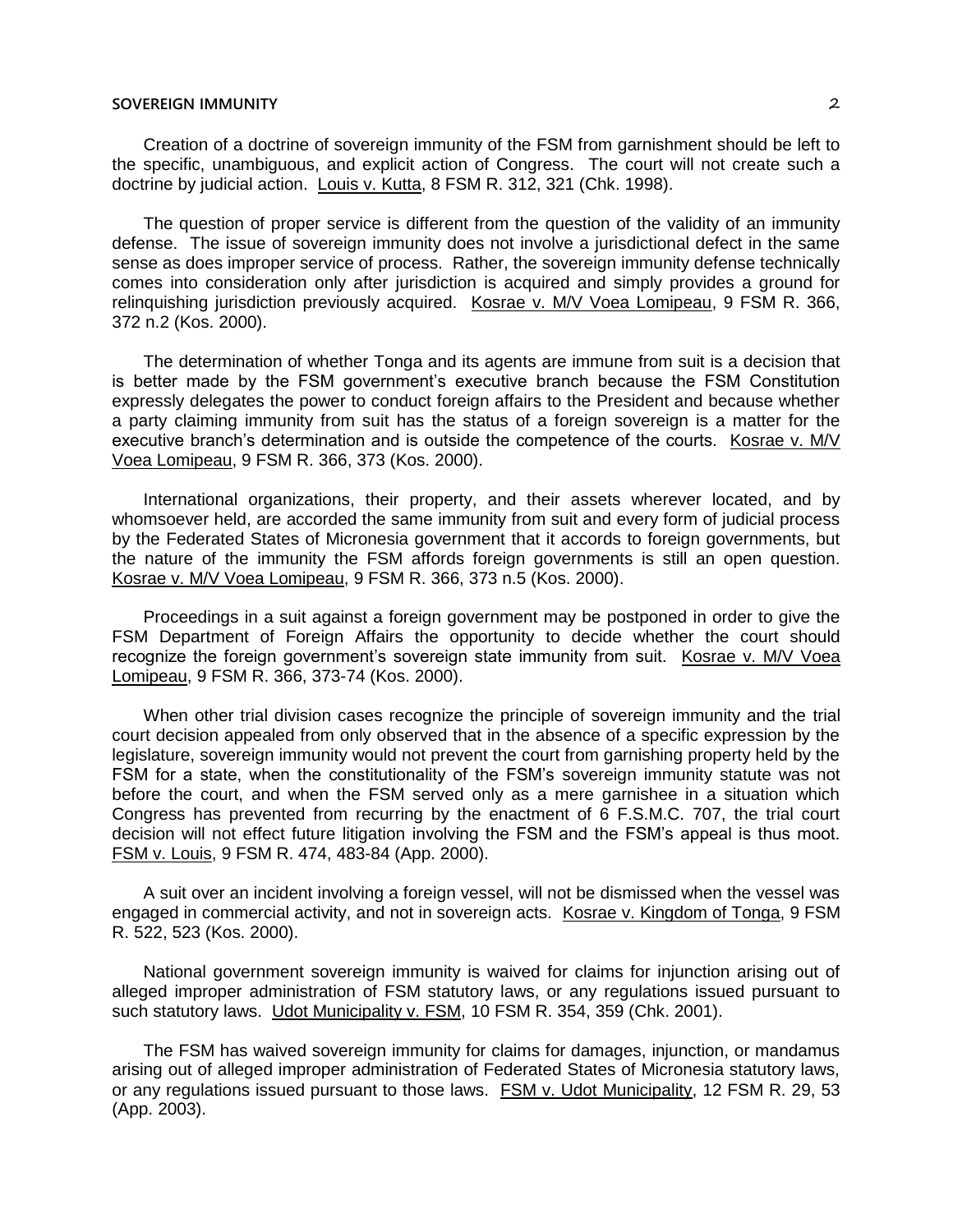When the claims advanced fall within the FSM's statutory waiver of sovereign immunity, the court need not decide whether defendant allottees are part of the national government and cloaked with sovereign immunity. FSM v. Udot Municipality, 12 FSM R. 29, 54 (App. 2003).

On a motion to dismiss brought by the FSM Development Bank, the bank's claim of sovereign immunity will be considered first since, if the bank prevails on this ground, the merits of the bank's other claims need not be considered. Rudolph v. Louis Family, Inc., 13 FSM R. 118, 125 (Chk. 2005).

Generally, sue-and-be-sued clauses in statutes creating or empowering a governmental corporation or agency are waivers of immunity, and waivers by Congress of governmental immunity in case of such instrumentalities should be liberally construed. Rudolph v. Louis Family, Inc., 13 FSM R. 118, 126 (Chk. 2005).

The sue-and-be-sued language in 30 F.S.M.C. 105(3) is a general waiver of sovereign immunity so that when Congress launched the FSM Development Bank into the commercial world and endowed it with the power "to sue and be sued," the bank was as amenable to a civil suit as a private enterprise would be under like circumstances. Rudolph v. Louis Family, Inc., 13 FSM R. 118, 126 (Chk. 2005).

Even under national law, sovereigns, any sovereign, have sovereign immunity. But sovereigns are generally considered to have waived that immunity when the sovereign has acted as a participant in commerce instead of as a sovereign. It would seem unfair if a state, as a competitor in a commercial enterprise, could not be held liable and assessed the same damages that another commercial competitor, who committed the same acts, would be assessed. Pohnpei v. AHPW, Inc., 14 FSM R. 1, 20 n.5 (App. 2006).

When whether 6 F.S.M.C. 702(2), which does not limit the FSM's liability to a certain dollar amount, or 6 F.S.M.C. 702(4), which limits recovery on an individual claim in that subsection to \$20,000, applies, must await the presentation of facts not yet in evidence and requires that certain facts be proven and certain rulings of law made before it can be resolved, the claims against the FSM of over \$20,000 will not be dismissed for failure to state a claim. FSM v. Kana Maru No. 1, 14 FSM R. 368, 373 (Chk. 2006).

Chapter six of Title Six is the Trust Territory of the Pacific Islands sovereign immunity statute. If it ever had any application to the FSM, it would have been supplanted or repealed by implication when the FSM Congress enacted a sovereign immunity statute, FSM Pub. L. No. 1- 141, specifically applicable to the FSM national government. It remained part of the FSM Code because, at the time the FSM laws were codified, the Trust Territory government retained vestigial functions and authority in the FSM. By its terms, chapter six relates only to the Trust Territory government's liability and not to the liability of any of the FSM constitutional governments. FSM v. GMP Hawaii, Inc., 16 FSM R. 601, 604 (Pon. 2009).

Although the FSM Constitution's framers initially intended that there be no sovereign immunity in the FSM, they decided that that policy was too absolute and that the Constitution should remain silent on the subject so that the FSM Congress could decide which actions should be permitted against the government. FSM v. GMP Hawaii, Inc., 16 FSM R. 601, 604 (Pon. 2009).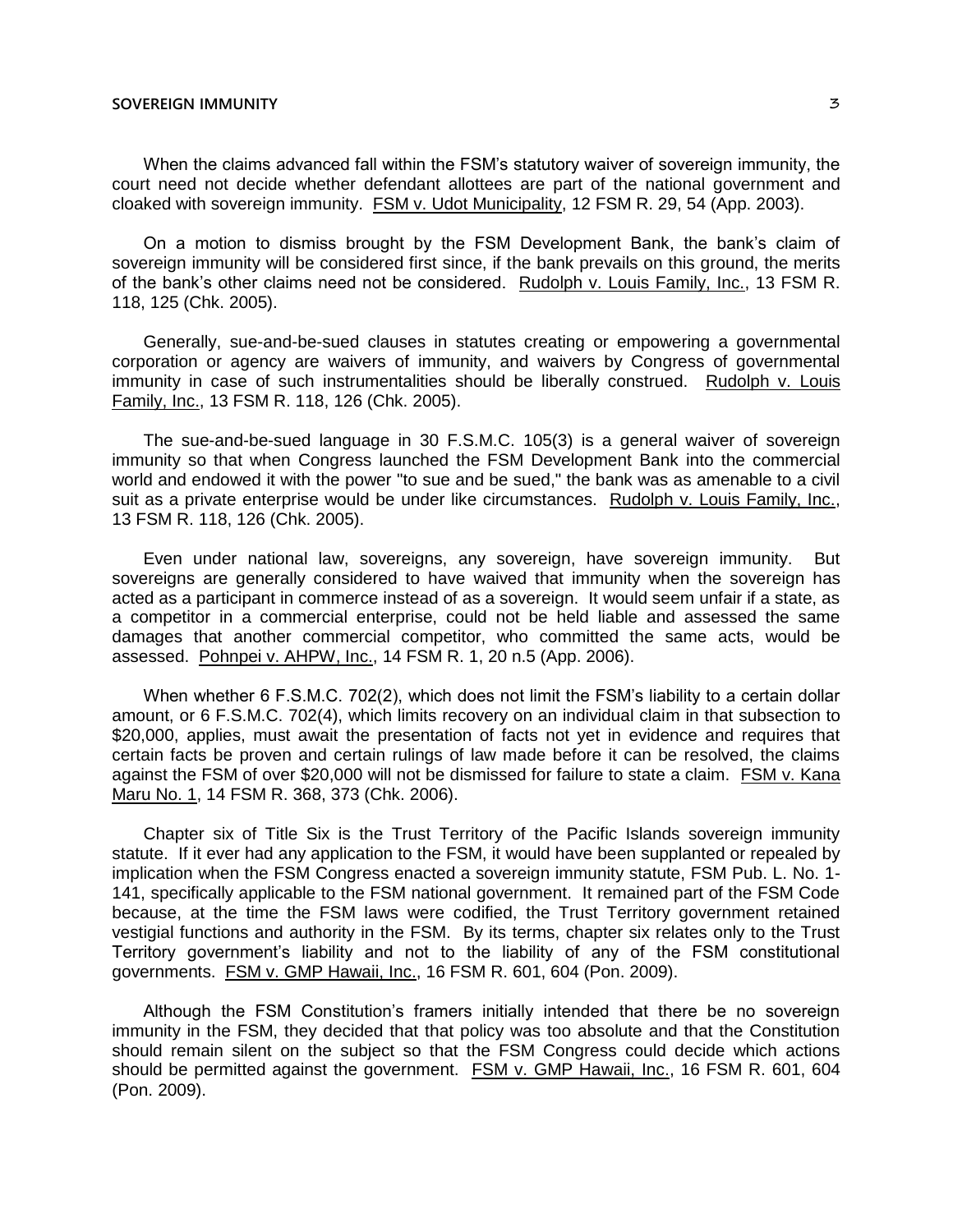From the wording of the chapter seven policy statement, 6 F.S.M.C. 701, it is clear that Congress's intent was that chapter seven contained the FSM national government's entire assertion of, and limited waiver of, its sovereign immunity, and that Title Six, chapter six does not grant any, and has no effect on, the FSM national government's sovereign immunity. FSM v. GMP Hawaii, Inc., 16 FSM R. 601, 604 (Pon. 2009).

6 F.S.M.C. 702(3) waives the FSM's sovereign immunity only for claims, whether liquidated or unliquidated, upon an express or implied contract with the FSM. But, although the equitable doctrine of unjust enrichment operates in the absence of an enforceable contract when a party has received something of value and neither paid for it or returned it, unjust enrichment is a theory applicable to implied contracts. Thus, depending upon the facts of a case, 6 F.S.M.C. 702(3) does not bar an unjust enrichment claim since it does waive the FSM's sovereign immunity for implied (as well as express) contract claims. FSM v. GMP Hawaii, Inc., 16 FSM R. 601, 605 (Pon. 2009).

The FSM has waived its sovereign immunity for suits seeking to prevent the improper administration of FSM statutes and for injunctions to prevent that improper administration. Marsolo v. Esa, 18 FSM R. 59, 64 (Chk. 2011).

Sovereign immunity should not be confused with official immunity for public officers. Government officials who are performing their official duties are generally shielded from civil damages, and the court has previously recognized that some government workers have been held partially or completely immune from tort liability on grounds that they are public officers. This immunity, intended to serve the purpose of encouraging fearless and independent public service, has been bestowed upon prosecutors as well as other public officials. Marsolo v. Esa, 18 FSM R. 59, 64 (Chk. 2011).

The FSM cannot raise a sovereign immunity defense when it has statutorily waived its sovereign immunity for damages arising out of the improper administration of FSM statutory laws and when a sound basis for the FSM's waiver of sovereign immunity may be the waiver for claims, whether liquidated or unliquidated, upon an express or implied contract with the FSM because the Memorandum of Understanding between Chuuk and the FSM provides that the FSM handles, processes, and pays the Chuuk Special Education Program payroll. Since that express contract obligates the FSM to make all properly obligated withholdings from the employees' pay, the Chuuk Health Care Plan is, by statute, an intended third-party beneficiary of the contract between the FSM and Chuuk so that the Plan's claim is therefore a claim based on Chuuk's contract with the FSM. Chuuk Health Care Plan v. Department of Educ., 18 FSM R. 491, 497 (Chk. 2013).

Since the Federated States of Micronesia has waived its sovereign immunity only to the extent of the first \$20,000 in damages, when a plaintiff's actual damages exceed that amount, judgment shall be entered in her favor for \$20,000. Lee v. FSM, 19 FSM R. 80, 83, 86 (Pon. 2013).

The court will not recharacterize damages as a part of the uninjured spouse's loss-ofconsortium claim and alter the nature of the damages claim solely to circumvent the FSM's statutory limited waiver of its sovereign immunity that prevents the injured spouse from being awarded the full amount of the damages she suffered. The court will comply with Congress's policy choice and its intent in enacting the limited waiver. Lee v. FSM, 19 FSM R. 80, 85 (Pon. 2013).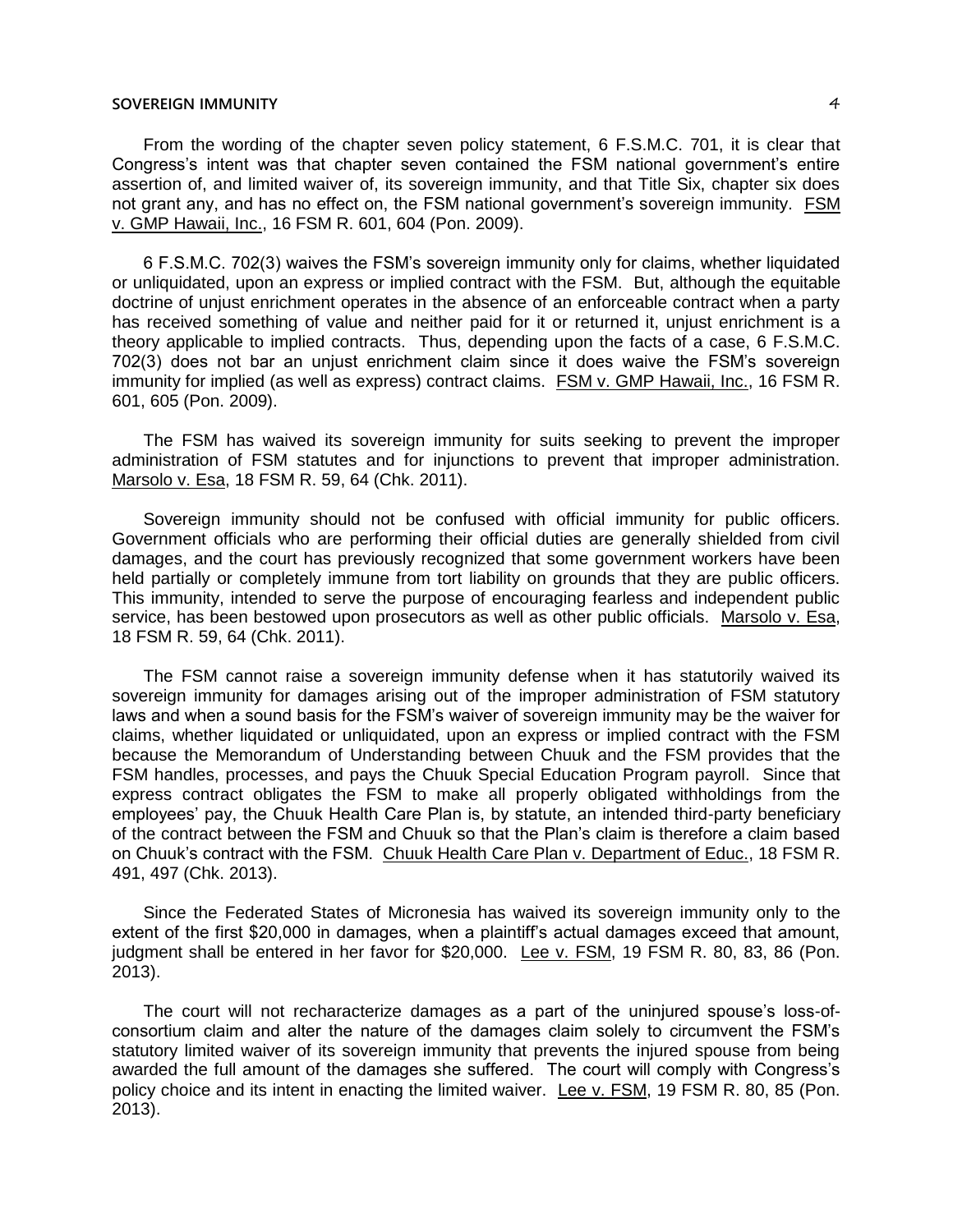Since 6 F.S.M.C. 702(2) specifically waives the FSM's sovereign immunity for claims for damages, injunction, or mandamus arising out of alleged improper administration of FSM laws, the FSM has waived its sovereign immunity for a suit by a state alleging that the FSM failed to comply with the FSM Constitution's mandate that not less than 50% of the national tax revenues be paid into the treasury of the state where collected. Chuuk v. FSM, 20 FSM R. 373, 375 (Chk. 2016).

Even when a state consents to be sued, its waiver of sovereign immunity does not allow its courts to force it to make an appropriation to satisfy a judgment in the absence of consent to the appropriation. When a money judgment has been rendered, the state's liability has been ascertained, but then the court's power ends. Kama v. Chuuk, 20 FSM R. 522, 531-32 (Chk. S. Ct. App. 2016).

A sovereign's judicial power does not extend to lawsuits against the sovereign unless the sovereign has waived its immunity to suit and then only to the extent that it has waived its immunity. Kama v. Chuuk, 20 FSM R. 522, 532 (Chk. S. Ct. App. 2016).

─ Chuuk

The court will not judicially create the right of sovereign immunity from suit for Chuuk State. This is a legislative function. Epiti v. Chuuk, 5 FSM R. 162, 166-67 (Chk. S. Ct. Tr. 1991).

A plaintiff may not as a matter of law recover punitive damages from the State of Chuuk. Kaminaga v. Chuuk, 7 FSM R. 272, 274 (Chk. S. Ct. Tr. 1995).

The State of Chuuk is immune from civil suits for damages arising out of malicious prosecution. Kaminaga v. Chuuk, 7 FSM R. 272, 274-75 (Chk. S. Ct. Tr. 1995).

The Trust Territory Code provisions for orders in aid of judgment are not available as against Chuuk because, when it barred the courts' power of attachment, execution and garnishment of public property, the clear legislative intent was to supersede or repeal all provisions of the Trust Territory Code, Title 8 insofar as they allowed seizure of Chuuk state property. Kama v. Chuuk, 9 FSM R. 496, 498 (Chk. S. Ct. Tr. 1999).

Proceedings in aid of a judgment are supplementary proceedings to enforce a judgment, the same as attachment, execution and garnishment, and as against Chuuk State public property, are prohibited by § 4 of the Chuuk Judiciary Act. Kama v. Chuuk, 9 FSM R. 496, 498 (Chk. S. Ct. Tr. 1999).

When state law clearly provides that no action shall be brought against the state for any actions or omissions of the Chuuk Coconut Authority and that the Authority's debts or obligations shall not be debts or obligations of the Legislature or state government, and neither will be responsible for the same, the state and the governor will be dismissed as defendants from a suit against the Authority because as a matter of law no action lies against the state and no liability attaches. Konman v. Adobad, 11 FSM R. 34, 35 (Chk. S. Ct. Tr. 2002).

A plaintiff may not as a matter of law recover punitive damages from the State of Chuuk. This principle has been modified somewhat by the enactment section 6 of the Chuuk State Sovereign Immunity Act of 2000, but that Act did not become law until January 25, 2001, and it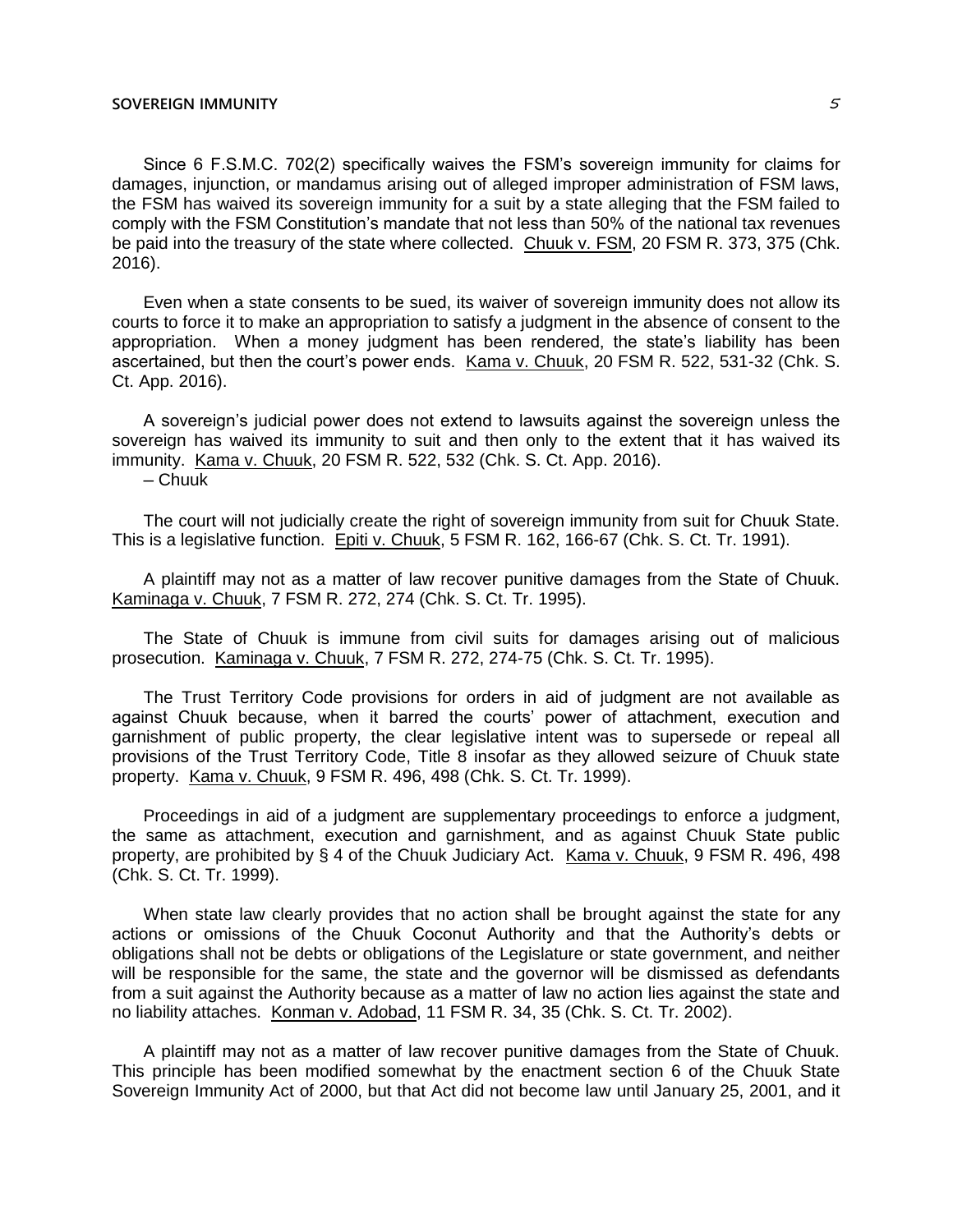does not apply to damage claims before that time. Zion v. Nakayama, 13 FSM R. 310, 314 (Chk. 2005).

Although a compelling state interest exists in protecting the state from garnishment and execution of its funds as governments cannot effectively administrate essential public services with litigants constantly raiding their coffers, but since Congress has created a statutorily-based action for civil rights violations as these violations are particularly egregious in that they infringe upon what we commonly recognize as unalienable human rights, what must be struck is an adequate balance between protecting a government's ability to maintain sufficient funds to operate and the ability to hold the government accountable for violating its citizens' most basic rights. Barrett v. Chuuk, 16 FSM R. 229, 234 (App. 2009).

None of the FSM Code statutory exemptions to garnishment and execution provide an exception to execution or garnishment when the debtor is a state government. Barrett v. Chuuk, 16 FSM R. 229, 234 (App. 2009).

The FSM Constitution's supremacy clause does not permit a state law to prevent the enforcement of a national statute which gives a private cause of action for rights guaranteed by the FSM Constitution, especially when it is the solemn obligation of state governments to uphold the principles of the FSM Constitution and to advance the principles of unity upon which the Constitution is founded. Barrett v. Chuuk, 16 FSM R. 229, 234-35 (App. 2009).

A cause of action against the State of Chuuk accrues or arises and the limitations period starts running from the date on which the event triggering the cause of action occurred. Dungawin v. Simina, 17 FSM R. 51, 54 (Chk. 2010).

Since sovereign immunity implicates a court's subject matter jurisdiction, the defense of sovereign immunity can be raised at any time, either by a party or by the court. The law is well established that counsel for the State or one of its agencies may not by failure to plead the defense, waive the defense of governmental immunity in the absence of express statutory authorization. Eot Municipality v. Elimo, 20 FSM R. 7, 10-11 (Chk. 2015).

Even when there is no provision in the state's constitution or its statutes expressing the immunity of the state from liability for interest payments not assented to, such immunity is an attribute of sovereignty and is implied by law for the state's benefit. Eot Municipality v. Elimo, 20 FSM R. 7, 11 (Chk. 2015).

Statutes, 6 F.S.M.C. 1401; 8 TTC 1, that read: "Every judgment for the payment of money shall bear interest at the rate of nine percent a year from the date it is entered" are statutes of general application to money judgments and not statutes that specifically address judgments against sovereign defendants. Eot Municipality v. Elimo, 20 FSM R. 7, 11 (Chk. 2015).

Logically, when the Commonwealth of the Northern Marianas also has an identicallyworded statute derived from the same source as the FSM Code and Chuuk state law  $-$  the Trust Territory Code, the statutes would be interpreted and applied against their respective sovereigns in the same manner. Eot Municipality v. Elimo, 20 FSM R. 7, 11 (Chk. 2015).

In the absence of an express statutory waiver of immunity against post-judgment interest, the Chuuk government is not liable for such interest even though there is a statute of general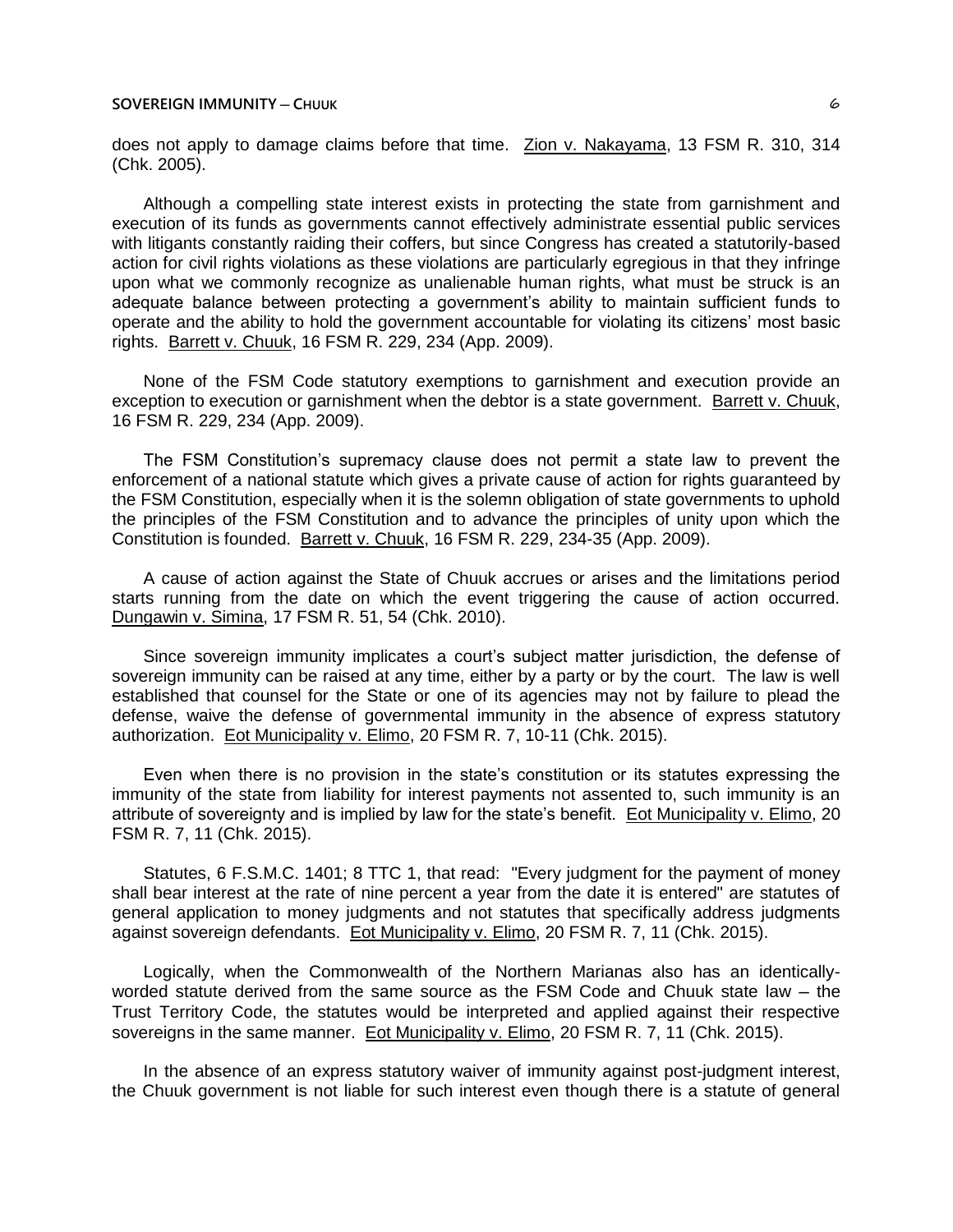### **SOVEREIGN IMMUNITY ─ KOSRAE** 7

application imposing 9% post-judgment interest on money judgments, but Chuuk is liable for the 5% interest it agreed to on a loan. Eot Municipality v. Elimo, 20 FSM R. 7, 11-12 (Chk. 2015).

Since the Chuuk Sovereign Immunity Act permits suits against the state government for claims, whether liquidated or unliquidated, that are made upon an express or implied agreement with the State of Chuuk or with any of its political subdivisions, it does not bar a suit to recover funds that, by agreement, were to be passed on by the state government to the municipal governments. Eot Municipality v. Elimo, 20 FSM R. 482, 490 (Chk. 2016).

Sovereign immunity does bar the imposition of interest as part of or on a judgment against the State of Chuuk. Eot Municipality v. Elimo, 20 FSM R. 482, 490 (Chk. 2016).

The judicial branch can, consistent with the state's waiver of sovereign immunity, declare the amount of the state's liability, but while the Chuuk State Supreme Court is empowered to declare the rights as between a judgment creditor and the government, it cannot enforce payment of the judgment absent legislative appropriation. Kama v. Chuuk, 20 FSM R. 522, 531 (Chk. S. Ct. App. 2016).

Even when a state consents to be sued, its waiver of sovereign immunity does not allow its courts to force it to make an appropriation to satisfy a judgment in the absence of consent to the appropriation. When a money judgment has been rendered, the state's liability has been ascertained, but then the court's power ends. Kama v. Chuuk, 20 FSM R. 522, 531-32 (Chk. S. Ct. App. 2016).

When Chuuk not only has not expressly waived its sovereign immunity to writs of attachment, execution, and garnishment, but has also gone further and affirmatively enacted legislation emphatically notifying the public and potential litigants that it has not waived its immunity to those writs, that statute is a valid expression of the separation of powers doctrine enshrined in the Chuuk Constitution. Kama v. Chuuk, 20 FSM R. 522, 532 (Chk. S. Ct. App. 2016).

#### ─ Kosrae

The phrase "may assume liability is incurred by the chartered State Government," Kos. Const. art. XVI, § 7, is ambiguous because there are no guidelines for when the state is supposed to consent to being sued and when it is not. Seymour v. Kosrae, 3 FSM R. 537, 541 (Kos. S. Ct. Tr. 1988).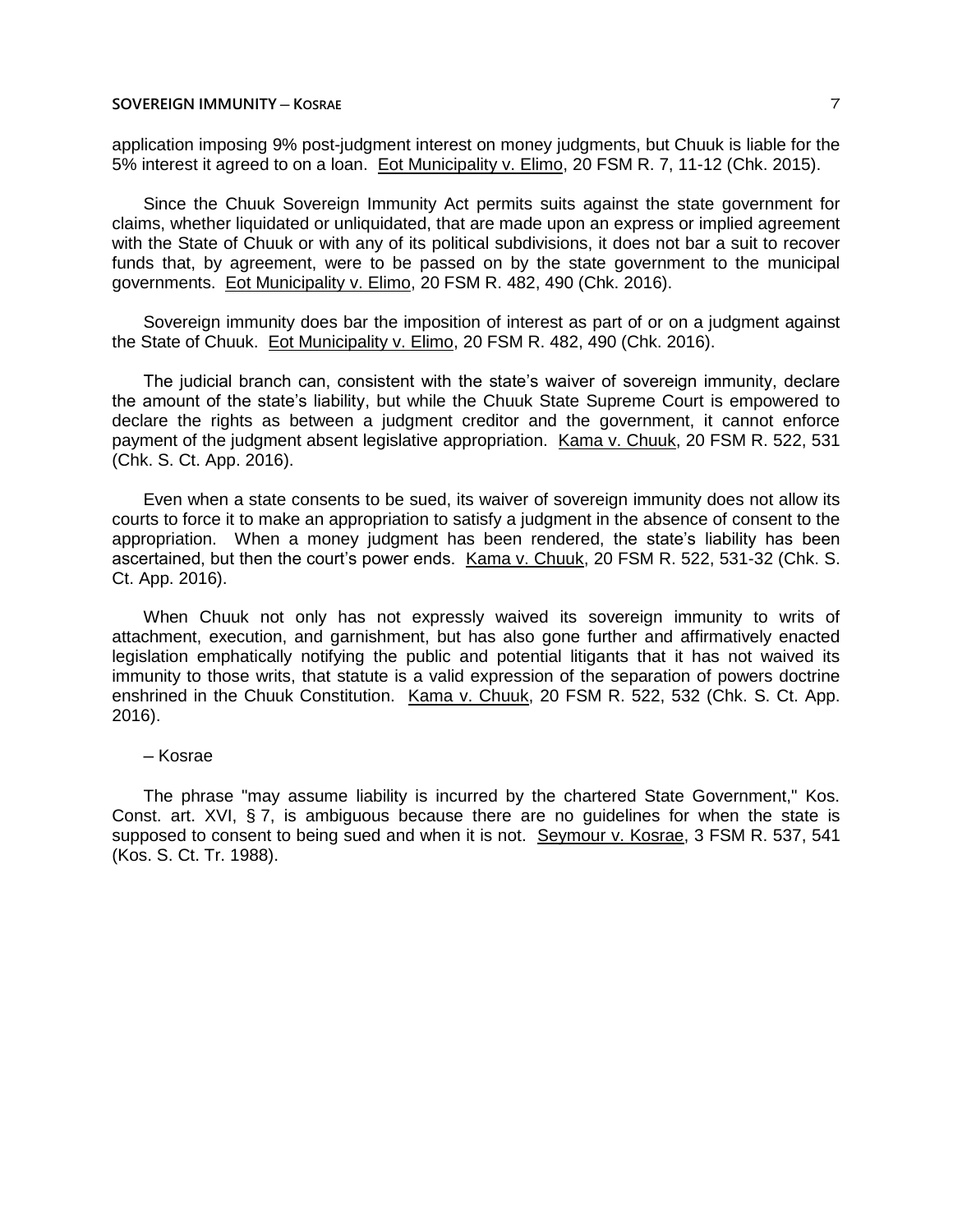Article VI, section 9 of the Kosrae State Constitution provides no basis for assuming that sovereign immunity is inherent in the Kosrae State Constitution because sovereign immunity was a creation of Trust Territory common law. Seymour v. Kosrae, 3 FSM R. 537, 541 (Kos. S. Ct. Tr. 1988).

Determinations as to whether claims of citizens against the previous Kosrae state chartered government may now be upheld against the constitutional state government are to be made by the judiciary on the basis of: 1) when the cause of action arose; 2) the identity of the officer or person whose action created the liability; and 3) the place where the original action creating the liability occurred. Seymour v. Kosrae, 3 FSM R. 539, 542-43 (Kos. S. Ct. Tr. 1988).

─ Pohnpei

Customary and traditional practices within a state should be considered in determining whether the people of that state would expect their state government to be immune from court action. Panuelo v. Pohnpei (I), 2 FSM R. 150, 159 (Pon. 1986).

Neither the Pohnpei Constitution, laws, custom nor tradition, nor the common law, grant the Pohnpei State Government sovereign immunity from all unconsented suits against the state. Panuelo v. Pohnpei (I), 2 FSM R. 150, 161 (Pon. 1986).

The Pohnpei Government Liability Act immunizes the State of Pohnpei and its employees from suit unless the claim underlying the suit is specifically authorized by the Act or some other state law, and even with respect to those claims, the Act imposes a variety of restrictions and limitations on the maintenance of those suits. The Act's definition of State of Pohnpei includes all branches of government, any corporation, and other person or entity primarily acting as instrumentalities or agencies of the government, and all boards, commissions, public corporations, authorities, departments, divisions or offices of the government and this definition is more than broad enough to encompass the Pohnpei Port Authority. Mobil Oil Micronesia, Inc. v. Pohnpei Port Auth., 13 FSM R. 223, 226 & n.2 (Pon. 2005).

Tort claims, tax claims, contract claims, breach of fundamental rights, claims for damages, injunctive relief or writ of mandamus arising from the alleged unconstitutionality or improper administration of Pohnpei statutes or regulations, any other civil action or claim against the state founded upon any law or any regulation, or upon any express or implied contract with the Pohnpei government or for liquidated or unliquidated damages in cases not sounding in tort, and actions for collection of judgments based on claims allowed against the State of Pohnpei can be sued upon within two years of the date on which they accrue. Mobil Oil Micronesia, Inc. v. Pohnpei Port Auth., 13 FSM R. 223, 226-27 (Pon. 2005).

Since, by its own terms, the Pohnpei Government Liability Act statute of limitations is applicable only to those claims identified in Section 4 of that Act, which identifies a number of different claims, including claims based on violation of Pohnpei state law such as the Pohnpei Constitution, but does not expressly identify claims that are based upon national law or the National Constitution, the plaintiff's claim for declaratory judgment based on violation of the National Constitution and its claim for damages for civil rights violations under 11 F.S.M.C. 701(3) are not subject to the Act's statute of limitations and will not be dismissed on the ground that they are time barred by that statute of limitations. Mobil Oil Micronesia, Inc. v. Pohnpei Port Auth., 13 FSM R. 223, 227-28 (Pon. 2005).

Pohnpei state government and its agencies are statutorily immune from punitive damages. Berman v. Pohnpei, 22 FSM R. 377, 382 (Pon. 2019).